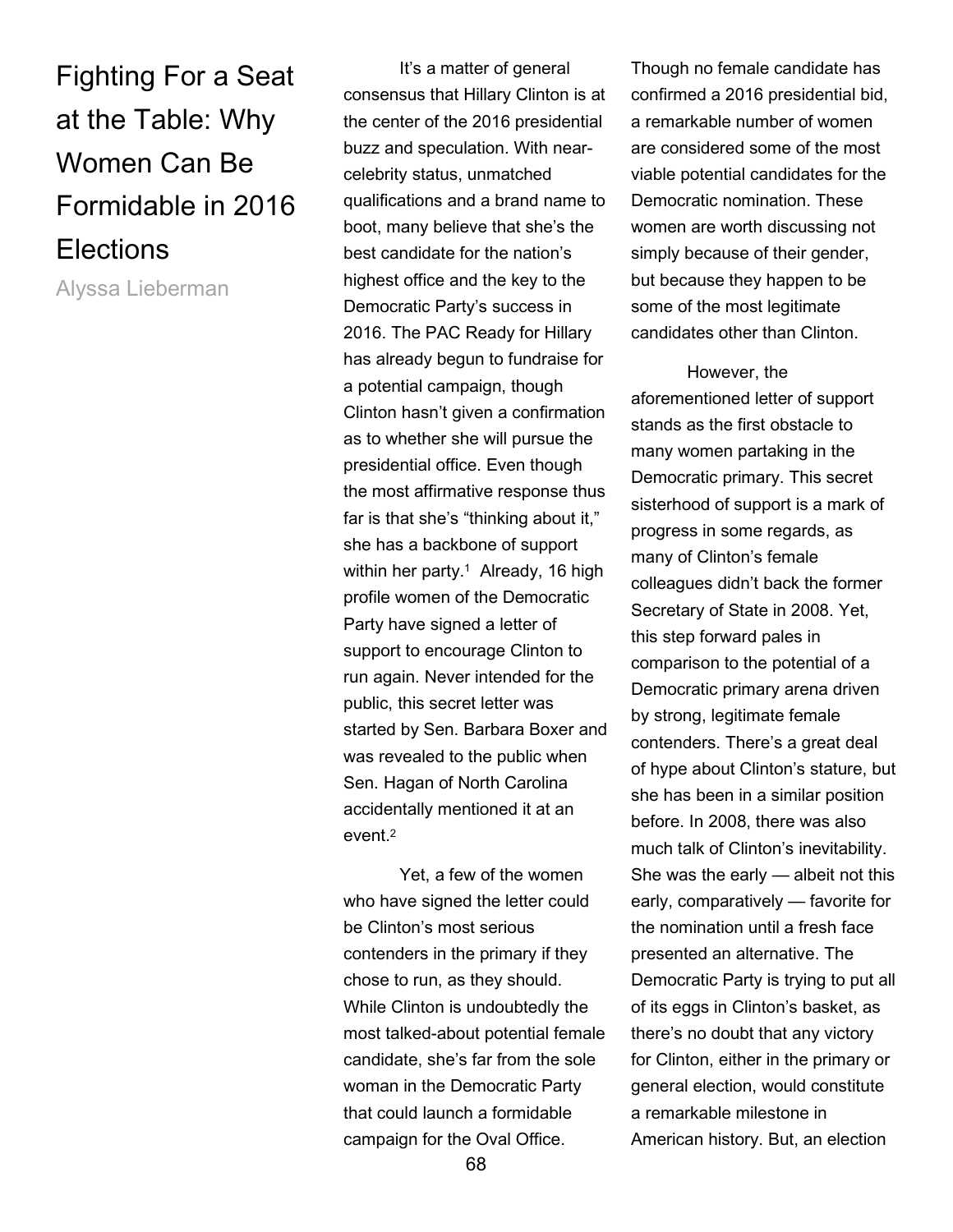with several female contenders, all of whom would have a legitimate shot at securing the party's nomination, would be equally if not more historic. Though there is scarce positive evidence that these women will run, there are many reasons why they should.

 A primary dictated by female candidates would be an unprecedented feat that could force society to consider the importance of women's involvement in the political sphere. No one doubts the distinctions among male candidates of a party, yet many assume that every female Democrat is a product of one mold. The electorate unrealistically believes women in politics should be strong, not too feminine and focused on social issues.<sup>3</sup> A presidential primary with a multitude of female candidates could mitigate this myopic view. The intricacies of female politicians would be on full display. Their differences, from slight nuances to yawning gaps in ideology, would gain full media coverage, as America's two-partydominated system allows for multiple distinct views to form within each broad party. A temporary hiatus from a malefavored game would demonstrate the problem caused by the lack of gender parity in politics. Women constitute only 18.5 percent of the 114th Congress. This obviously harms *descriptive* representation,

the extent to which Congress reflects the traits of American society, as this small percentage is not reflective of the proportion of women in the United States. Yet, this is also detrimental to substantive representation, representation and advocacy on behalf of the beliefs and views of a certain group, as 99 politicians cannot represent the ideological intricacies of more than half of America's population.<sup>4</sup>

 The Democratic Party would also benefit from multiple women participating in the 2016 presidential bid. This monumental step would lend irresistible electricity to the primary that would carry over to the general election. Candidates would experience the normal benefits of a primary, like increased exposure and higher caliber of debates and discussions, as these women are some of the party's most qualified contenders.<sup>5</sup> Additionally, the varying ideologies of these potential candidates would showcase the nuances across the spectrum of the Democratic ideology. The race could include moderate, populist and centrist campaigns, and would naturally highlight the differences between them.

Sen. Elizabeth Warren, a Democrat from Massachusetts, has the potential to make a substantial impact in the primary. The deepening divide in the party on foreign policy and the volatile issue of the power of America's wealthiest creates an ideal environment for a Warren presidential campaign. There's an emerging sector of populist and disaffected voters within the Democratic Party that finds Warren increasingly appealing. Many Democratic voters are becoming more and more aware of social inequality and supportive of regulation, so much so that 30 percent of voters under the age of 30 favor the concept of socialism over capitalism.<sup>6</sup> The certainty that she would hold big business accountable to populist concerns in the face of speculation that Clinton — a centrist who has experienced financial success in business and found many supporters on Wall Street — might not punish old allies or new friends offering campaign contributions, is one of the main reasons that some consider Warren to be Clinton's potential "worst nightmare."<sup>7</sup>

 Warren could stand as a credible opponent who is also a relatively new face in politics. As former Harvard law professor, her sharp intelligence would serve as a strong asset to debates. At her very first Senate Committee on Banking, Housing and Urban Affairs hearing, Warren left the room speechless after posing questions that forced some to reconsider their assumptions on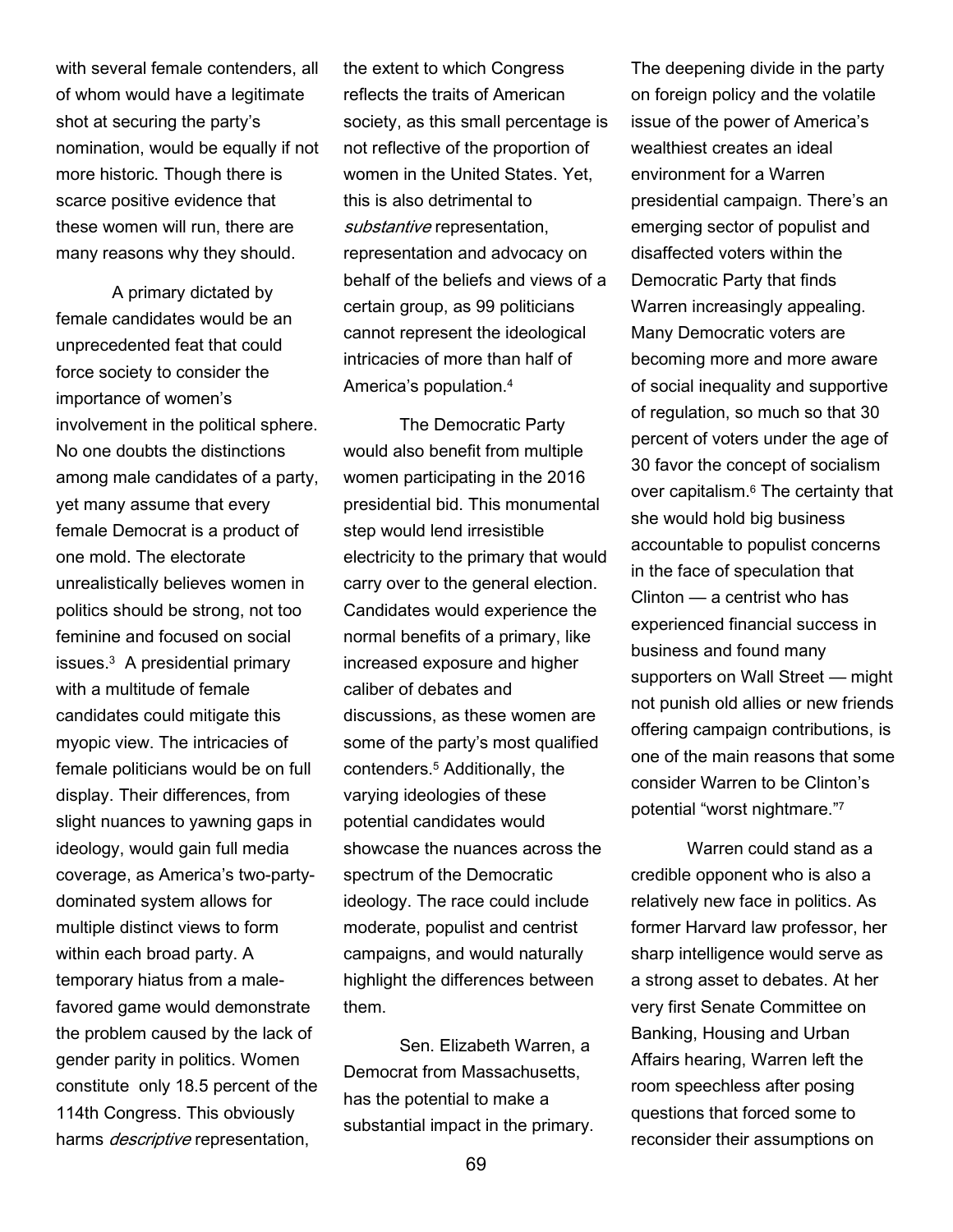the interworking of the regulatory world. When no one could recall the last time a large financial institution had been brought to court, her concern that "too big to fail has become too big for trial" seemed very plausible.<sup>8</sup> Yet, this move wasn't received favorably by some of her colleagues. Warren's unabashed intellect can make her abrasive, which may not be ideal for a female candidate in a culture that values women whose tenacity doesn't override the traditional gender stereotype and doesn't hesitate to aim caustic descriptions at those who deviate from this expectation. But this flaw is key to her success: Her resolve and intelligence command attention and respect, and her presence in the primary would prevent other Democrats from skating over tough issues. To avoid looking insignificant in her wake, her opponents would create informed and structured campaigns to prepare for her pointed questions.

 Her focus on economics, which would inevitably be a key component of her platform, taps into the debate at the heart of American politics. With Warren in the running, America would have no choice but to examine the possibility that cracking down on Wall Street is the Hail Mary that could save America's middle class. Her other economic talking points, such as her advocacy for

credit reform and her stances on social safety net policies, would receive lip service as well.<sup>9</sup> This election serves as a prime political opportunity for Warren. It's her chance to promote her populist ideology to a friendly audience and a way to further her education agenda. Warren has the opportunity to champion her belief that investment in education is synonymous with investment in the future. She believes in decreasing the difficulties of getting a post-high school education, and therefore supports increased funding for public universities, strengthening the grant program, and refinancing loans at a lower interest rate.<sup>10</sup>

Her standard response to questions of a presidential bid has evolved from an emphatic stance — "I am not running" — to an expression of uncertainty that invites speculation. In a recent interview, Warren said she was unsure of what lies ahead when asked about her presidential prospects, as "there are amazing doors that could open."11 While remaining in the Senate would allow her to continue her direct influence in the sphere of policy, in reality her influence is limited by her position as a Democrat in a Republican controlled senate and her status as only the secondmost junior member of the Banking Committee.12 Meanwhile, her candidacy would force

conversation on otherwise avoided issues, both among other candidates and the public. A presidential campaign would bring a new level of visibility to these difficult topics. Her supporters want to see Warren run for the good of her career or populist beliefs, but she should also consider running for the good of her party.13 The rise of populist sentiment among Americans is a natural and common response to a struggling economy, and the Democratic Party has seen this sentiment gather political force as it faces increasing pressure from liberals to take a more populist stance on a variety of issues, such as minimum wages and social safety nets.<sup>14,15</sup> To remain strong, the Democratic Party cannot ignore its populist sector. Their views must be addressed, and Elizabeth Warren should be the one to address them.

 Amy Klobuchar is another Democratic woman who could potentially run a formidable 2016 campaign. As a popular two-term Minnesota senior Senator, her candidacy would set a precedent for moderate liberal women in the presidential ring. Renowned for her dedication to the middle class and work to make economic opportunity a reality for all Americans, Klobuchar has the potential to be a well-liked, relatively moderate candidate who appeals to the strong faction of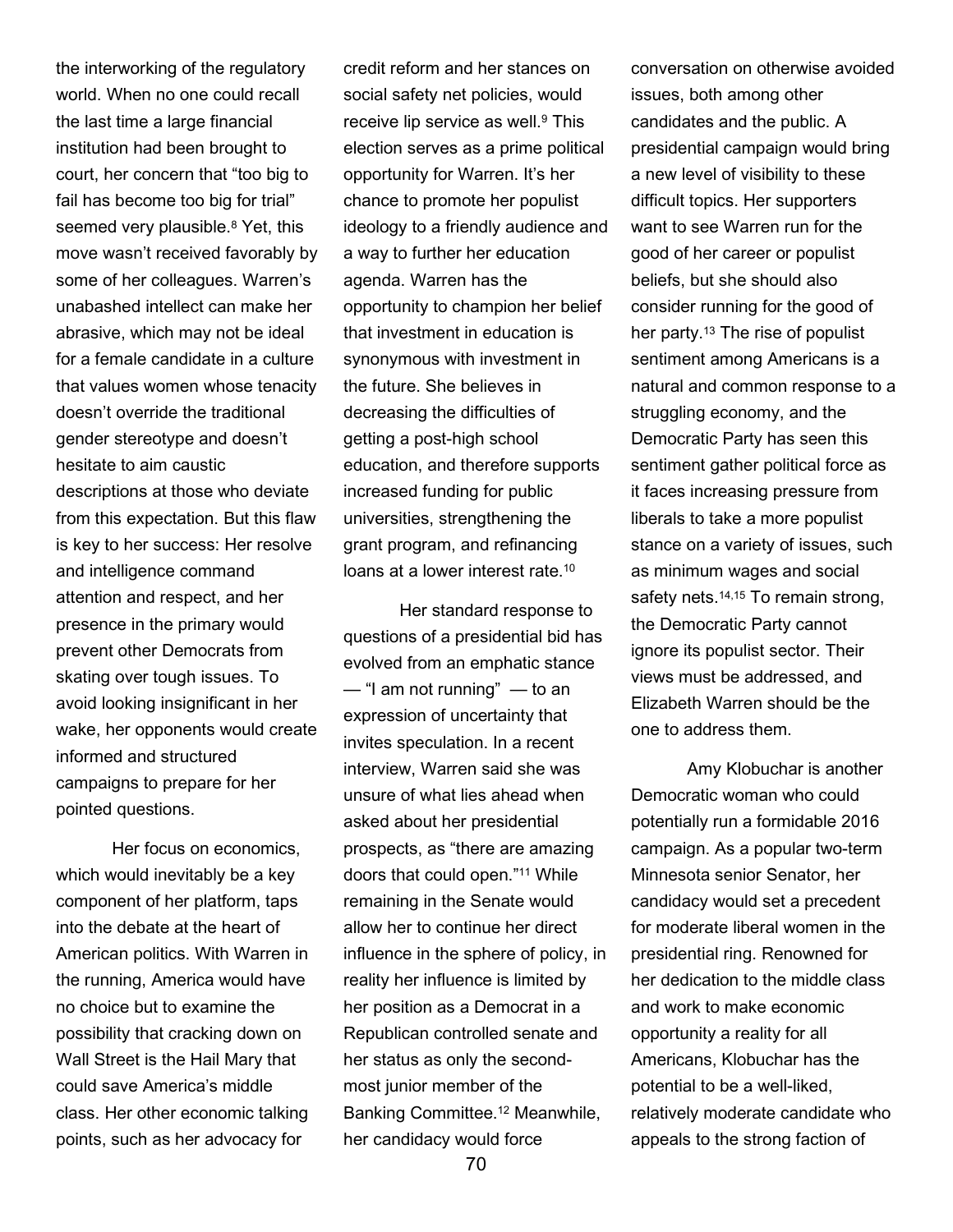moderate Democratic Americans. Moderate appeal is still important despite the rise of populism, as the party's shift towards the left does not mean that populists are the Democrats' most powerful voices.16 Her economic focus is easy to swallow, as she emphasizes the importance of innovation, particularly through homegrown energy and the modernization of the American patent system, and common sense tax reform.<sup>17</sup>

Similar to her female colleagues, Klobuchar has made no verbal indication that she wishes to pursue a 2016 presidential campaign, but her plans to keynote the Democratic Party's annual Jefferson-Jackson Day this upcoming year has led many to wonder if she's looking to spread her influence outside of the Midwest.18 Though she is one of the most popular politicians in the Senate and her influence is prevalent in the political sphere as a name that has been mentioned for the next U.S. Attorney General and in similar past discussions regarding the Supreme Court, she has little recognition among the public.19,20,21Many view her lack of widespread public recognition as an obstacle that could deter her from entering the race.

However, this obstacle is why it is important for Klobuchar to run. If she enters the race, she will

illustrate that a strong political experience is the only requirement for a woman to run for president. Men previously largely unknown to the public frequently run presidential campaigns, but the same can't be said for women. Women are far more likely to doubt their political success than men, and as a result it is often only the female superstar politicians who enter the race.<sup>22</sup> Though Klobuchar is not the strongest potential candidate, she is one of the most important. While name recognition is an influential and inevitable aspect of any campaign, it should not be an initial necessity for women. It's not the deciding factor of a campaign, but a problem that can be addressed through effective campaigning and a sound and innovative platform. Her presence would demonstrate that a candidate's credentials, regardless of gender, should be the primary factor considered when a politician is debating entering a campaign.

 Kirsten Gillibrand is another name that has garnered much attention as a potential candidate. In 2008, she was a largely unknown member of the House when New York's governor appointed her over several senior members of the party to fill Clinton's then-vacant Senate seat. Despite the initial upset that ensued, Gillibrand has evolved into a key Democrat in the Senate. She has since kept her Senate seat in landslide electoral victories, winning with 63 percent of the vote in 2010 and 72 percent of the vote two years later.<sup>23</sup>

 Gillibrand has made a name for herself in the Senate through her advocacy of women's rights. Though her proposed legislation to combat sexual assault in the armed forces by limiting the military's involvement in these cases was defeated by a Senate filibuster, her yearlong struggle earned her respect among her peers and a reputation as a fighter. After the defeat, she simply directed her efforts towards legislation that aims to curb sexual abuse on college campuses.<sup>24</sup>

This demonstrates precisely why Gillibrand should run for office: she would be good at it. Her focus is progress, not politics. Her interests are not solely concentrated in social issues, as the creation of more jobs is her "number one priority." Her holistic economic policy advocates not only for an increase in the minimum wage, but for tax cuts for small businesses and an overhaul of the dairy pricing system to aid America's rural economy.25 Her dedication to change, which stems from tactics that include lobbying any and every available colleague and cornering the Senate's newer members, would be appealing to a public that has watched Obama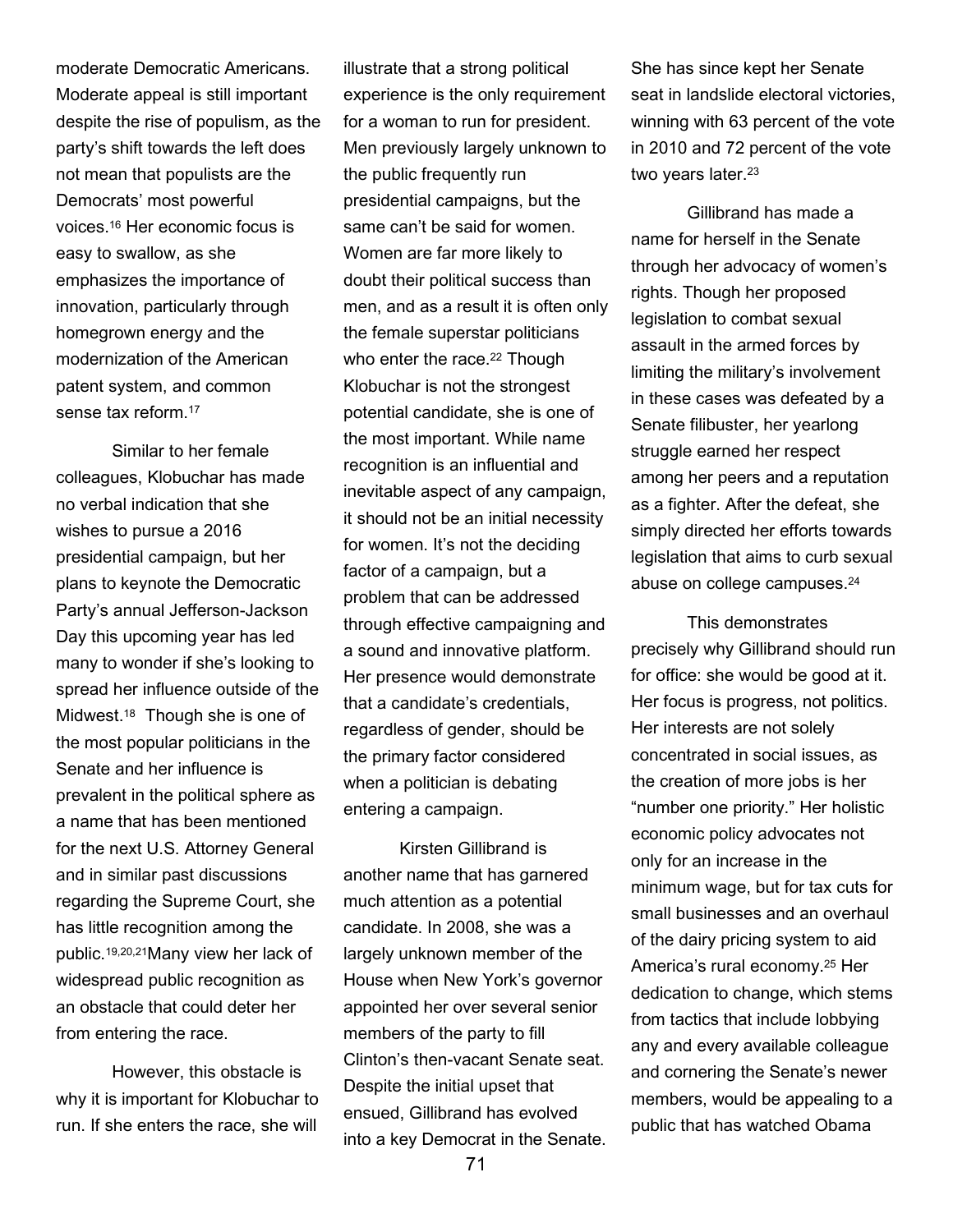struggle to execute his goals. After a defeat, she regroups and adjusts her angle. Claire McCaskill, a fellow Democratic Senator who opposed Gillibrand's military sexual assault legislation, told colleagues, "If you are going to oppose Kirsten Gillibrand, you need to pack your lunch, because you won't have time to go out."<sup>26</sup> This is a fearlessness that the public should expect of its officials. Her primary campaign would force other candidates to measure up to her level of dedication. Yet Gillibrand is now working with McCaskill to fight against sexual assaults on college campuses. She is known for her willingness to cooperate, even bridging the partisan gap in an era when many view reaching across the aisle as the equivalent of travelling through a minefield. Last year, Gilibrand was a key contributor to a bipartisan anti-gun trafficking bill that combined Republican and Democratic elements. Her legislative project to combat sexual assault in the military had backing from far right Republicans such as Ted Cruz and Rand Paul.27,28 Her respectful yet persistent manner, command of the facts and openness to discussion established her as a Democrat they were willing to work with. Her participation in the Democratic primary would bring the importance of bipartisanship to the forefront, a discussion that

would benefit both political parties. Recognition that bipartisan cooperation isn't a thing of the past would constitute as a significant step towards a better political future.

 Most importantly, Gillibrand should run for her own political ambitions. Few doubt that she has them. Though no one would accuse Gillibrand of pandering her private life to please the public, she happens to fit well into society's expectations of what a female politician "should" be, as a woman renowned as a fighter who still prioritizes home life over her work. Her recently penned memoir has garnered much talk, as many memoirs do. Gillibrand claims it isn't a stepping-stone for a presidential campaign, and even if this is true, it still is a strategic way to increase her name recognition.29 She doesn't shy from the spotlight, stepping forward on the rampant sexist comments she has experienced in the Senate.30 This is by no means a selfish act, as it promotes awareness of women's rights and puts her in a vulnerable position. But her courage to step forward distinguishes her, yet again, as a key figure in the discussion of gender equality. The 2016 Democratic primary presents Gillibrand with an opportunity to practice what she preaches. If she runs, she will demonstrate that

gender equality truly is worth the fight.

Like all of these potential candidates, Gillibrand believes that America is ready for a woman president. Yet, she doggedly believes that this woman isn't she — at least not this season. In this belief lies the core issue that is hinted at in the letter of support for Clinton: While it's admirable that these women want to support the supposed best among their ranks, Clinton, their shared goal, to elect a woman to the White House, will be best achieved by replacing old strategies with new ones. The country has already seen that American politics can handle one woman among many men in the presidential race, as Clinton was a serious contender in 2008. 2016 is the time to demonstrate that American politics are ready for many women to compete in the presidential race.

The practice of gender parity will signify its importance. Gender equality is necessary for a complete representative democracy. More women in politics would increase the descriptive representation within the United States government, with more women represented by individuals that they identify with on a contextual level, and, more importantly, the substantive representation of the American government. Though no issues are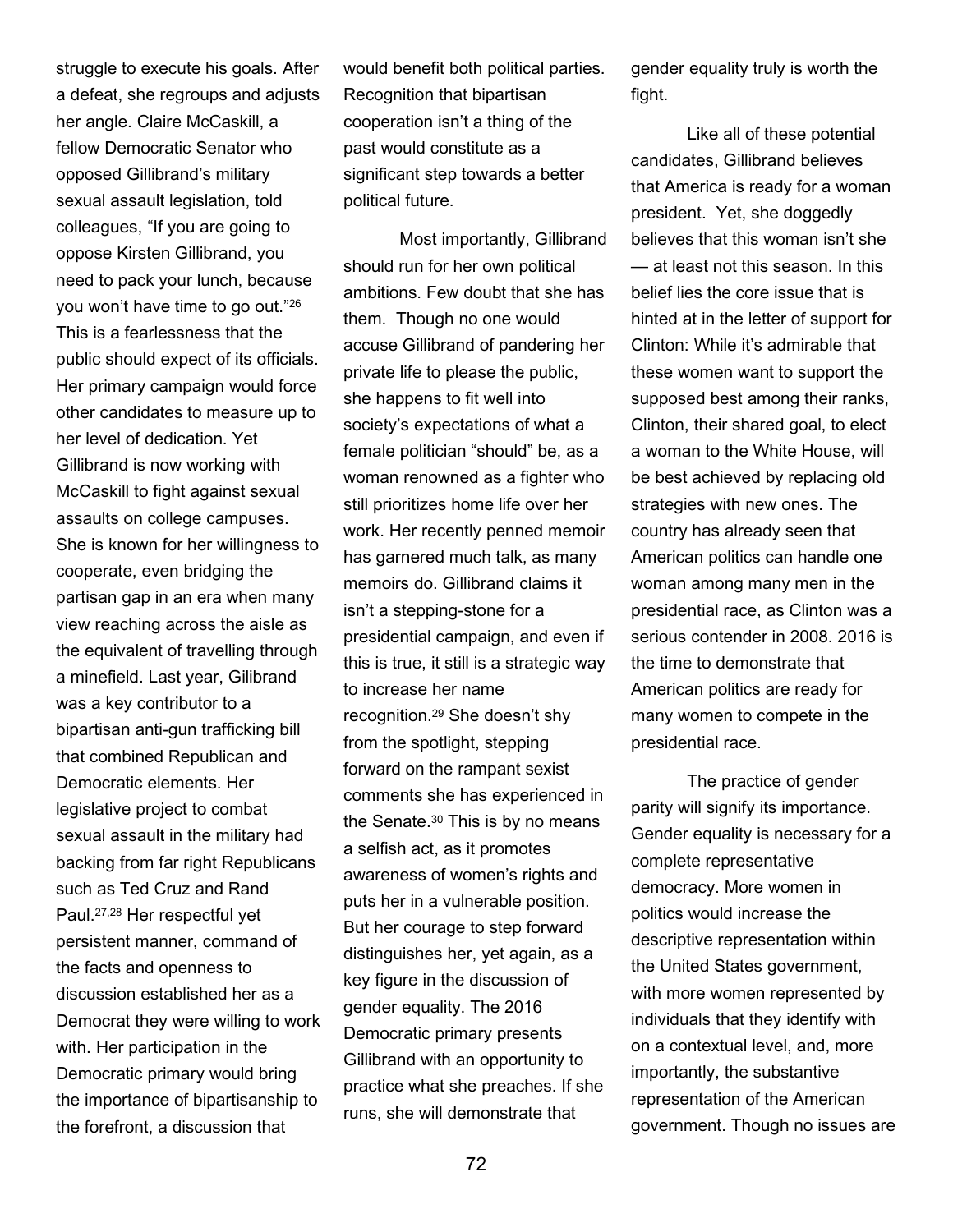pertinent to only one gender, topics generally important to American women would more likely be addressed, as female politicians are more often policy entrepreneurs in these areas than their male counterparts.31 When more than half of the public is underrepresented, the government cannot truly form policies that represent the interests of the entire country.

 If Clinton chooses to run in 2016 and is the only woman to do so, she still has the potential to make history. Yet, she will be shouldering an immense burden. If there's only one female candidate, she will be expected to represent all American women. The voting public will likely attempt to transmit its many views and expectations of

 $\overline{a}$ 

<sup>2</sup> "Female Democratic Senators Sign Secret Letter to Hillary Clinton Urging Her to Run in 2016,"

<sup>3</sup> Tracey Vitchers,"From Clinton to Gillibrand, Research Shows that We See Female Politicians as Not That Feminine," Policy.Mic, June 22, 2013, Internet

<sup>4</sup>"Women in the US Congress 2014," Center for American Women and Politics, November 14, 2014, Internet <sup>5</sup> "United States: Study on Primary Elections," ACE project,2012,Internet Noam Scheiber, "Hillary's Nightmare?," New republic, November

10, 2013, Internet

women onto Clinton alone, and expect her to agree. This is an impossible feat that will only hurt Clinton, as she will be stretched and pulled in numerous directions until her stances become a little too thin. If all of these women share the responsibility of representing the United States' female population, the candidates will be able to stand firmly and deeply for what they believe by representing the diversity among American women.

 On the other hand, if Clinton chooses to run and her women colleagues follow suit, Clinton remains the clear frontrunner. But even though these women don't have guaranteed electoral victory, a primary with a multitude of strong female

<sup>8</sup> "Senator Warren's First Banking Committee Hearing," YouTube Video, 7:38, Poster by "Senator Elizabeth Warren", February 14, 2013, Internet <sup>9</sup> Noam Sheiber, "Elizabeth Warren Can Shape the 2016 Race Even if She Can't Beat Hillary," New Republic, November 14, 2013, Internet <sup>10</sup> "Issues: Education," Elizabeth Warren for Senate, 2014, Internet <sup>11</sup> Ezra Klein, "6 Reasons Elizabeth Warren Should Run for President," Vox, October 24, 2014, Internet <sup>12</sup> Ezra Klein, "6 Reasons Elizabeth Warren Should Run for President," Vox, October 24, 2014, Internet <sup>13</sup>Eugene Robinson,"Hillary tell us your vision," Washington Post, September candidates is a victory in its own right. Not only would it benefit the party to showcase its strongest contenders, but also it would benefit women's political progress. Alongside the variety of topics aforementioned that these women would champion in their campaigns, questions on issues such as reproductive rights or equal pay would be unavoidable. Presidential debates between female candidates would serve as an unprecedented platform to illustrate the complexity and importance of these topics to the public. This is imperative because men, often ignorant to the effects these issues have on women, typically dominate the discussion of these topics. To stand with Clinton, women need to run against her.

15, 2014, Internet (accessed September 29, 2014) .

<sup>14</sup> Robert Merry, "The Rising Appeal of American Populism," Washington Times, May 30, 2014, Internet

<sup>15</sup> Zachary Goldfarb, "More liberal, more populist movement emerging for the Democratic Party ahead in the 2016 elections," Washington Post, November 30, 2013, Internet

<sup>16</sup> Dan Balz and Philip Rucker,"For Democrats Looking to post-Obama era, how Populist a Future?," The New Yorker, February 15, 2014, Internet

"Amy Klobuchar: Issues & Legislation,"Amy Klobuchar, 2014, Internet

<sup>18</sup> Sean Sullivan, "Amy Klobuchar Head to Iowa in October," Washington Post, September 16 2014, Internet

<sup>1</sup> Eugene Robinson. "Hillary Needs to Tell Americans Her Vision," Washington Post, Internet (accessed September 29, 2014).

<sup>7</sup> Noam Scheiber,"Hillary's Nightmare?," New republic, November 10, 2013, Internet